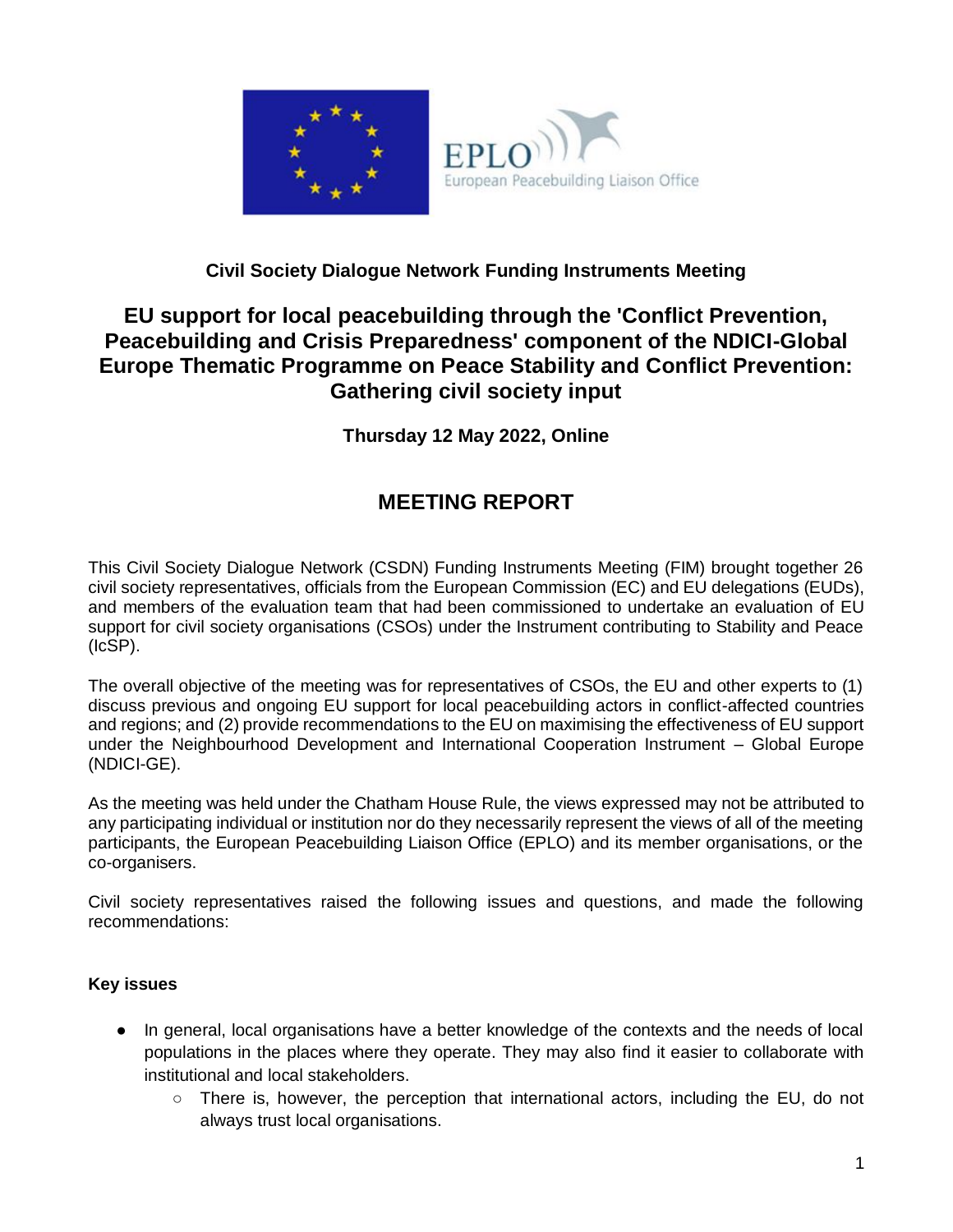- It is highly resource-intensive for organisations to apply for EU funding, partly due to the need to maintain regular direct contact with the EU. Given that many local organisations do not have sufficient human resources to do fundraising, many of them rely on partnerships with international non-governmental organisations (INGOs).
- It is essential that grants have an appropriate duration, and that there is continuity in funding in order to ensure that programmes are impactful and sustainable. Several participants noted that 24 months is the minimum grant duration they would recommend to ensure that project objectives can be properly implemented. Different types of projects may also require different funding durations.
	- Allowing the appropriate duration for funding enables sufficient time for processes that cannot be rushed, including developing key networks and meaningfully integrating key cross-cutting aspects of peacebuilding work (e.g. gender sensitivity and inclusion). Longterm funding enables the consolidation of gains for peace even during downturns in the conflict, thereby making engagements more sustainable.
	- Longer-term grants also allow organisations to be more proactive and prepare for future peacebuilding efforts.
	- The duration of grants has an impact on the degree of local ownership of peacebuilding projects. For small grant and/or sub-granting mechanisms to be locally-led and locallyowned, highly participative processes in the design and development phase are key. These processes, which need to involve local actors in a meaningful way, are essential to ensure that engagements are impactful. However, they are also time-consuming.
	- Continuity or lack thereof in funding has been a real challenge for many organisations. This is particularly the case for local organisations: EU grants sometimes represent over 80% of their funding.
- The possibility to sub-grant has enabled funds to reach many local organisations and groups of people that may otherwise not have been able to meet EU criteria for funding. Indeed, religious and traditional organisations, youth groups and women-led organisations and others are often organised in more informal ways but have significant impacts in their communities.
- Many organisations have welcomed the EU's flexibility in the management of funds during the COVID-19 pandemic. For example, some organisations were able to negotiate a certain flexibility in how project budgets were used (e.g. re-allocating some budget lines to cover internet and videotelephony costs in order to move activities online, and negotiating budget amendments and no-cost extensions).
- INGOs are often called on to act as grant-holders and coordinators on behalf of consortia. Despite generally having larger capacities than local organisations, many INGOs have still found that managing grants places a significant strain on their resources. It is therefore a challenge when grants come with a requirement for a high percentage of the funding to be sub-granted as this limits the amount that is available for managing the sub-granting.
	- The € 60,000 cap on the amount of funding that can be sub-granted to each organisation limits the amount of meaningful exchange between INGOs and local organisations (e.g. lessons learning processes or joint events) that can be covered by the budget.
- Significant administrative requirements remain a key obstacle to local organisations that apply for and manage EU funds. Co-financing requirements can also present a barrier, particularly when different donors do not align exactly.